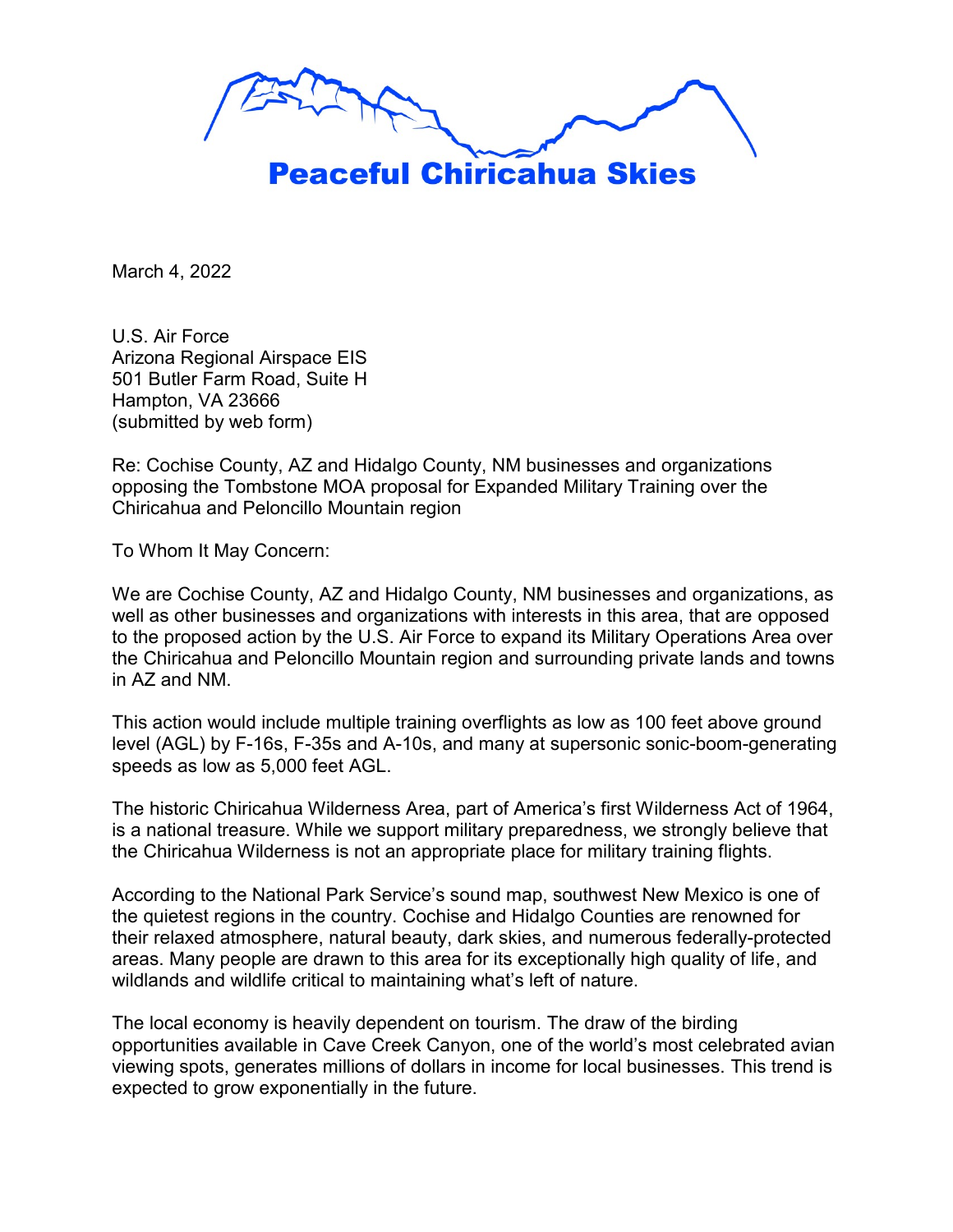As business owners and organization managers, we are extremely concerned about the Air Force's proposed action to expand the number of flights and the area in which extreme noise-producing military training operations can occur. This unwelcome intrusion into our quiet, peaceful communities will fundamentally alter our way of life by decreasing tourism and will greatly diminish our income.

Thank you on behalf of the undersigned organizations and businesses. Please keep all of us informed as this proposal moves forward.

Sincerely,

Peaceful Chiricahua Skies, a coalition that includes the following groups:

Karen Fasimpaur and Kim Vacariu, Organizers Peaceful Chiricahua Skies Portal, AZ 85632 520-369-3503 peacefulchiricahuaskies@gmail.com

Todd Schulke, Co-founder Center for Biological Diversity Silver City, NM 88061 tschulke@biologicaldiversity.org

Kelly Burke, Executive Director Wild Arizona Tucson, AZ 928-606-7870 kelly@wildarizona.org

John Davis, Executive Director Rewilding Institute Albuquerque, NM 87192 hemlockrockconservation@gmail.com

Matt Reed, Public Lands Director High Country Conservation Advocates Crested Butte, CO 970-349-7104 matt@hccacb.org

Geoff Bender, Director Southwestern Research Station American Museum of Natural History Portal, AZ 85632 520-558-2396